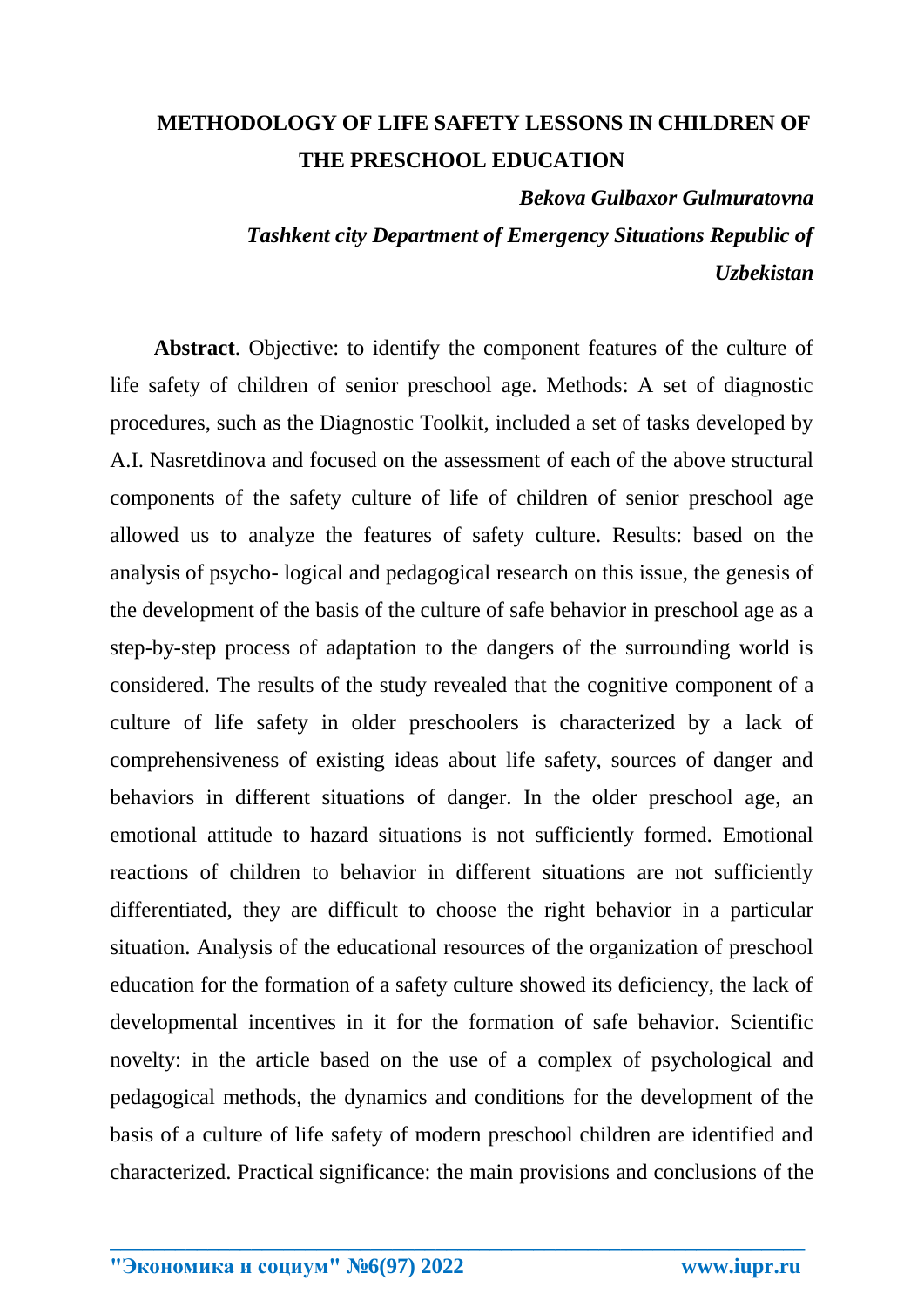article can be used in scientific and pedagogical activity when considering issues of the nature and development trends of the basis of safety culture in modern children of preschool age.

**Keywords:** culture of life safety, educational environment of the organization of preschool education, efficiency, criteria of safety culture of life activity in preschool childhood, developing subject-spatial environment.

In modern society, characterized by a high level of danger in various spheres of life, the formation of a person's culture of life safety is of paramount importance.

Within the framework of a number of scientific areas, it is indicated that the main mechanism for the formation of a responsible attitude towards oneself is, first of all, education (M.A. Kotik, S.A. Prokurin, etc.). At the same time, it is important to touch on all levels of education, starting from preschool age.

At preschool age, under the influence of the natural and social environment, under the influence of adults, the basis of the worldview is formed.

At this age, natural instincts are still preserved, on the basis of which one can more effectively form responsibility for one's health, the skills of safe interaction with the world. Gradually, as the child develops, in parallel with education and upbringing, there is a deeper awareness of natural and social patterns, the formation of a holistic picture of the world.

Therefore, preschool age is called a sensitive period for the development of a culture of life safety.

The content of education in the field of life safety should provide conditions for the formation of the foundations of life safety, i.e. formation of relevant knowledge, personal qualities, skills that help not to get lost in a dangerous situation.

Senior preschool age is characterized by certain prerequisites for the formation of the foundations of life safety, which are associated with the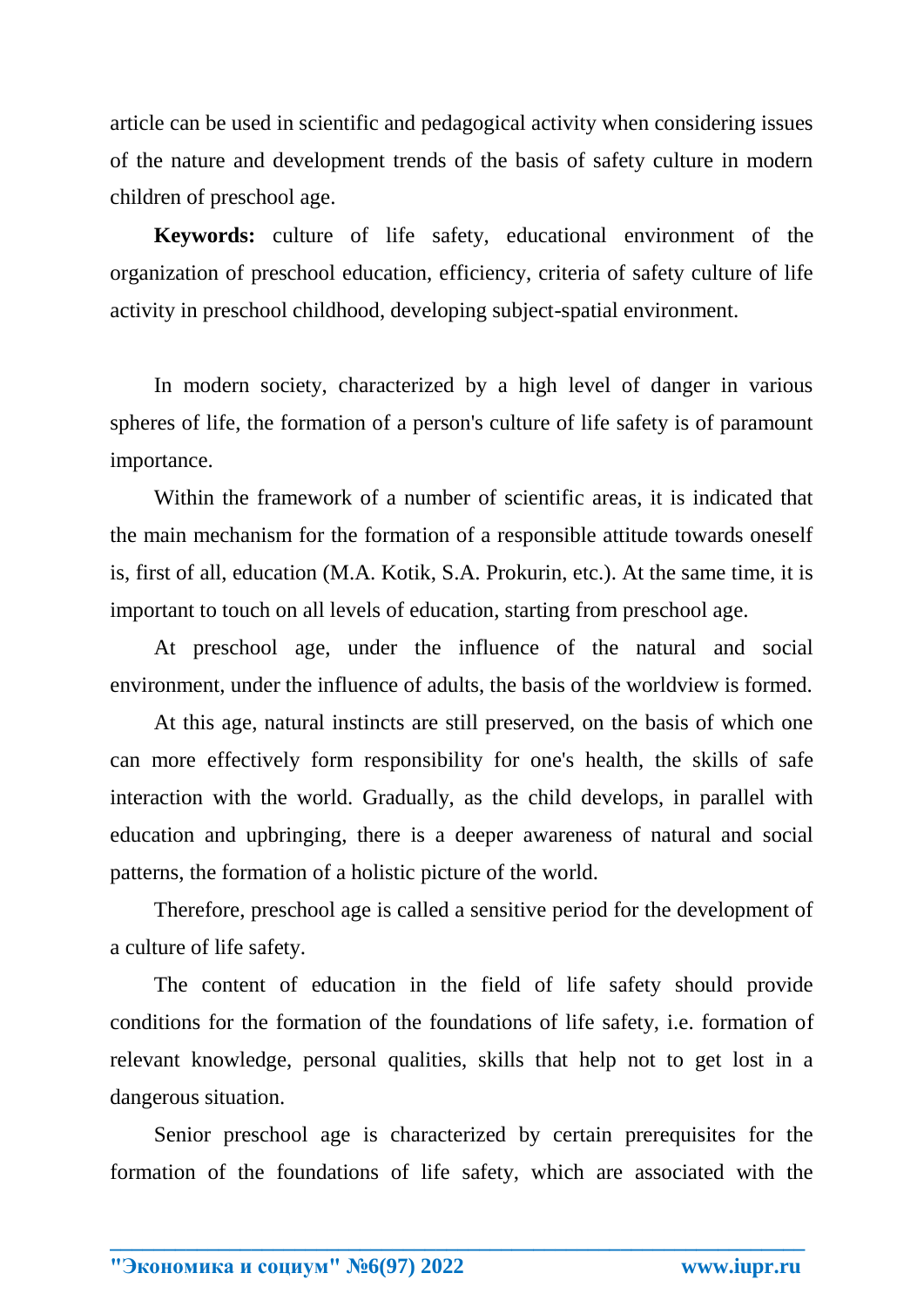intensive intellectual development of the child, the expansion and deepening of his ideas about the world around him, the development of self-awareness and reflection.

The need for security is the basic need of every child, and its satisfaction is the most important condition for its development. In an effort to solve the problem of the formation of life safety in children of senior preschool age, researchers pay attention to the possibility of using different means of organizing this process.

This level is characterized by the fact that preschool teachers do not sufficiently understand the essence of the process of forming a culture of life safety in children, they have an unstable desire for self-development, they do not fully create conditions for the safety of children's life and the formation of safe behavior skills in them, partially master the methods and techniques of building a culture of life safety.

An assessment of the state of the developing subject-developing environment showed that the presence of materials, attributes for role-playing games, such as, for example, transport, family, etc., the presence of a variety of didactic games, board-printed games, albums , stands, illustrations, posters, books on relevant topics, reference literature, children's drawings and other creative works, albums with poems, riddles, proverbs, thematic cards, etc. is not sufficient.

The high level of the emotional and motivational component of the life safety culture among older preschoolers was characterized by a formed positive attitude towards safe behavior and rejection of unsafe behavior.

Older preschoolers with an average level showed a neutral attitude to situations of danger to a greater extent and only in relation to some situations were characterized by pronounced positive or negative reactions.

The technology of project activities for the formation of a safety culture was developed, which was implemented in stages: goal-setting and preliminary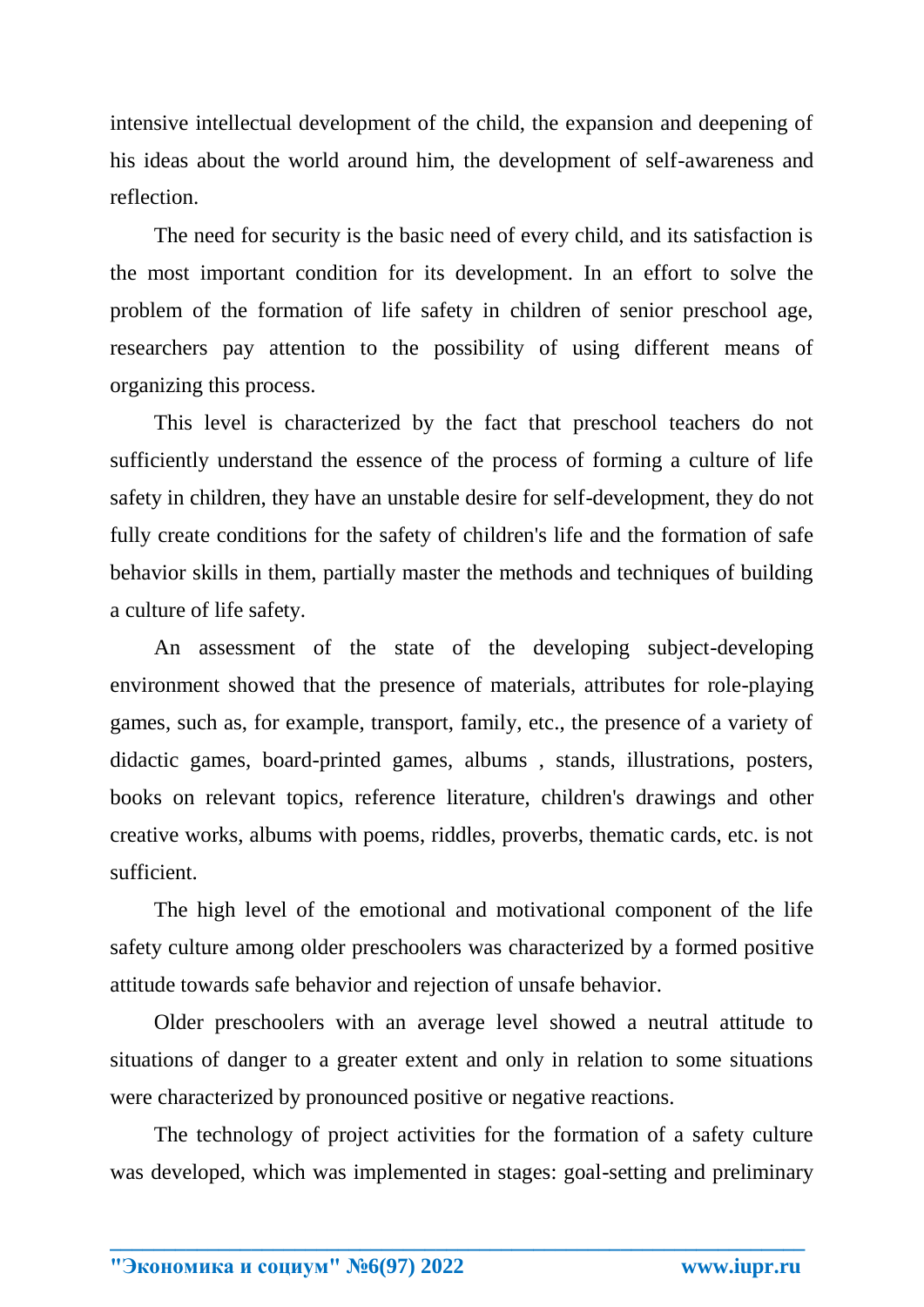planning of project activities by teachers, organizational and motivational collective planning, intermediate reflection, expansion of the content of project activities.

Projects were implemented to form a culture of life safety, a developing object-spatial environment (Safety Center) was created, a set of events for teachers and parents was carried out to promote the formation of a culture of life safety. As part of the projects, we paid attention to the formation of all components of a life safety culture, expanded children's understanding of situations of danger, dangerous objects, rules of conduct in situations of danger.

They formed in children an emotionally positive attitude towards compliance with safety rules and formed practical skills and behavior in different situations based on their modeling, the use of creative self-expression, and obtaining research experience.

The organization of work with teachers was also carried out by us taking into account an integrated approach, in accordance with which we formed in teachers the components of readiness for the formation of a culture of life safety in children. The forms of work we conducted with teachers, which included a practical lesson, a seminar, a workshop, a discussion, had a positive impact on the readiness of teachers to form a culture of life safety.

Organizing work with teachers, we proceeded from the analysis of the level of formation of their readiness and the allocation of those problematic "zones" that existed in the organization of work on this issue among teachers. In accordance with this, we selected the content of the material and forms, methods and techniques of working with teachers.

At the control stage, we conducted a re-diagnosis, which also included two directions, as well as at the ascertaining stage of the study. As part of the first direction, we conducted a comparative analysis of the organizational and pedagogical conditions of the educational environment of preschool educational institutions in the field of creating a culture of life safety for children.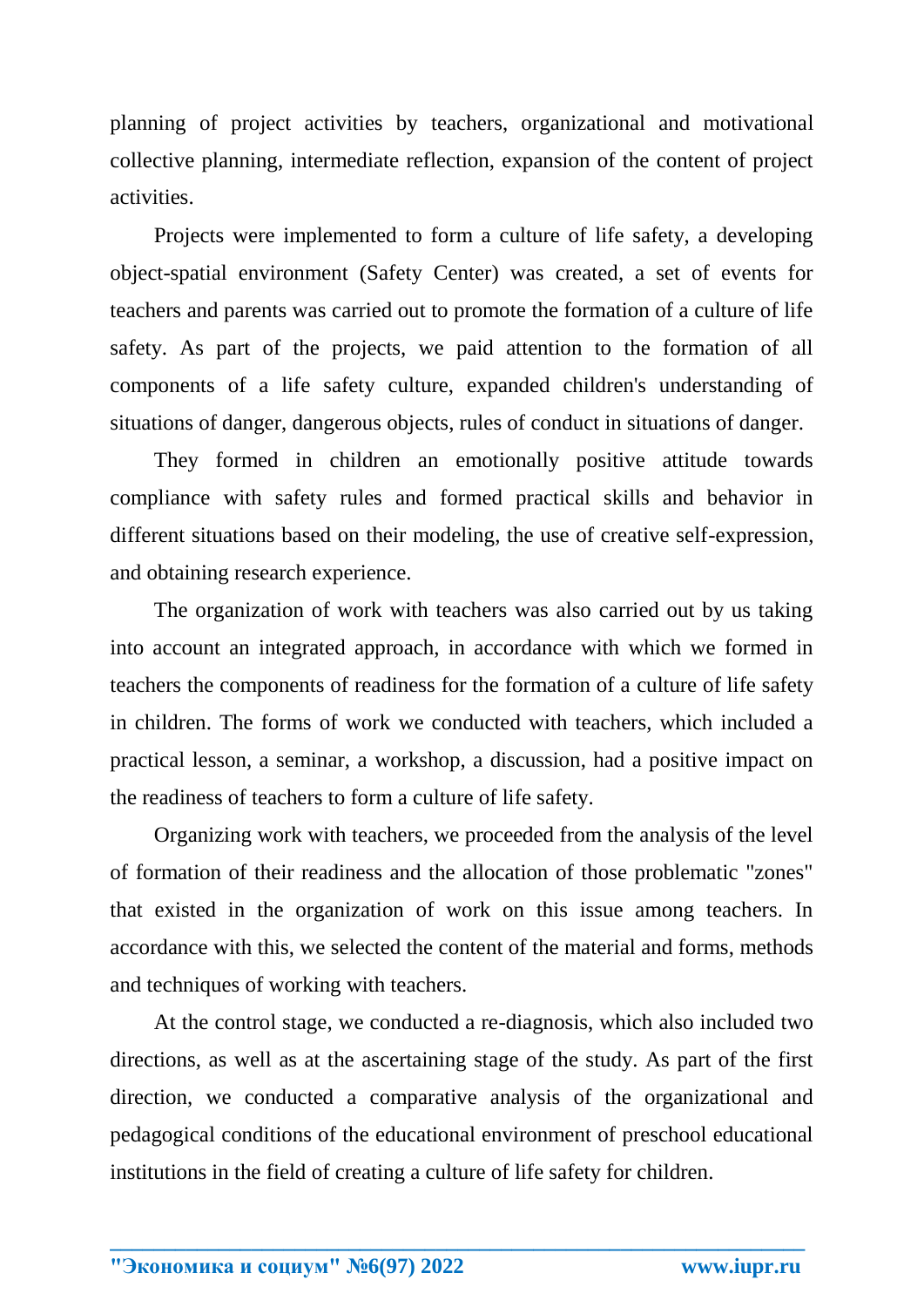Analyzing the results of evaluating the emotional-motivational component, we noted that the older preschoolers of the experimental group became more often emotionally involved in situations associated with safe and unsafe behavior, they began to show a certain emotional attitude to the behavior of certain characters - specific situations and appear more reasonable assessment.

Thanks to the project activities, older preschool children began to navigate more successfully in a variety of life situations, offer the right options for behavior based on the preservation of life and health, caution and analysis of possible dangers in each specific situation.

The results of repeated diagnostics at the control stage showed that the organization of project activities contributed to an increase in the level of formation of all structural components of a life safety culture in older preschool children from the experimental group, compared with children in the control group.

## **REFERENCES:**

1. Belaya, K.Yu. Formation of the basics of safety in preschoolers. Manual for preschool teachers and parents [Text] / K. Yu. Belaya. - M.: Mosaicsynthesis, 2014. - 64 p.

2. Veraksa, N. E. Project activity of preschoolers. Manual for teachers of preschool institutions [Text] / N.E. Veraksa, A.N. Verax. - M.: Mosaic-Synthesis, 2008. - 112 p.

3. Evdokimova, E.S. Design technology in preschool education [Text] / E.S. Solodyankin. - M.: TC Sphere, 2006. - 64 p.

4. Erezhepova, I.M. Formation of the foundations of life safety in preschool children [Text] /I. M. Erezhepova// Collection of materials of the Annual International Scientific and Practical Conference "Education and Education of Young Children". – 2015. – no. 12 - p.140.

5. Sadretdinova, A.I. Designing pedagogical conditions for the formation of a culture of life safety among older preschoolers [Text] / A. I. Sadretdinova / /